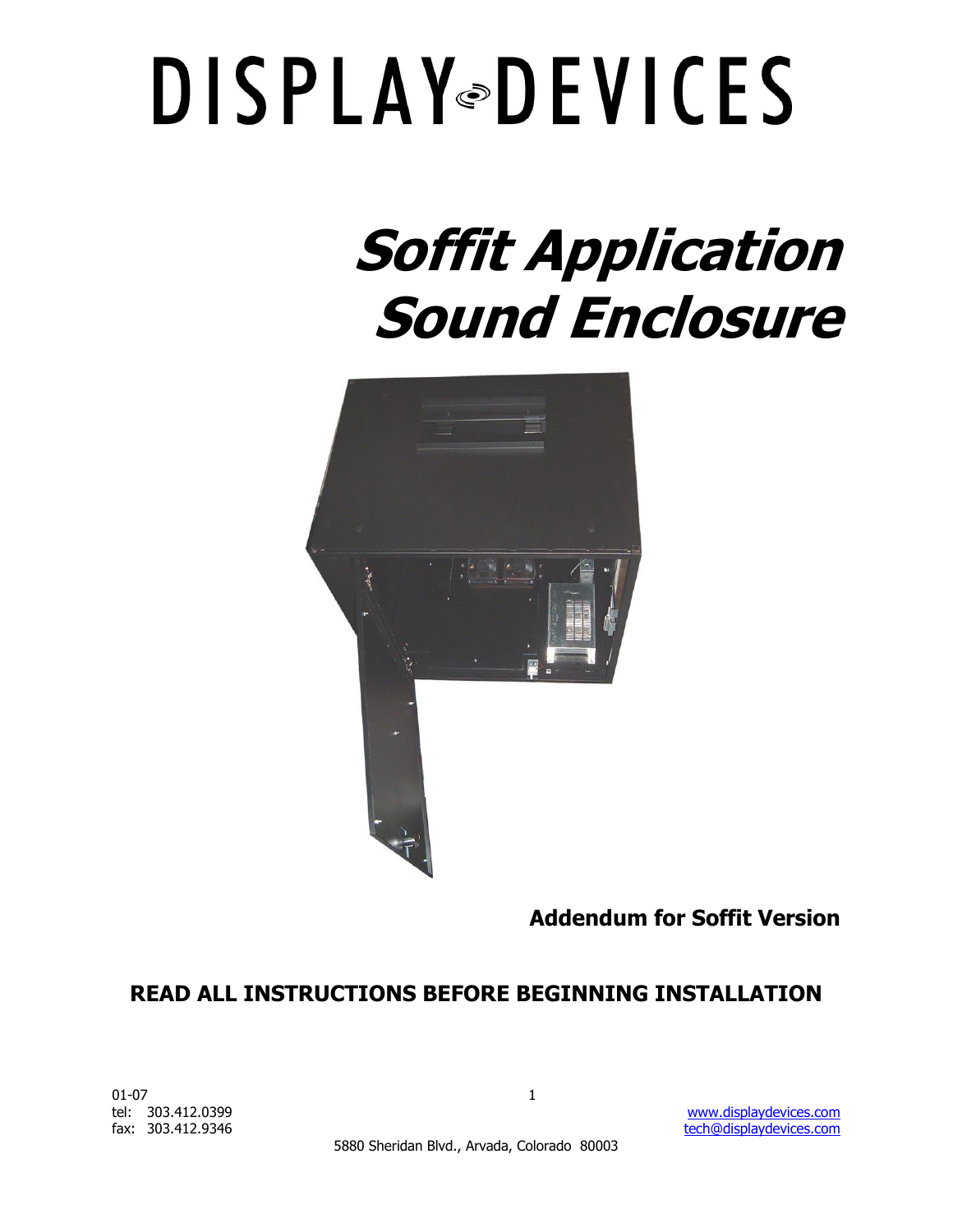### **SE-B6/10 Soffit Series Sound Enclosures**

Thanks for purchasing a Display Devices product. We"re sure your customer will use this product for years to come. Our products are designed to be maintenance-free saving you future service time. If you experience any difficulties, please contact us at 303-412-0399. Thank you for your support.

This Sound Enclosure is designed to be built into a soffit to relocate projector noise to within a ceiling or wall. Display Devices' projector lifts can be incorporated within this unit for easy service access. Sound Enclosures work best when installed as part of a complete sound isolation system. For optimum sound isolation we recommend the following:

- Add intake and exhaust ducts to the enclosures' fire dampers 6 feet or longer this disperses the sound away from the area it originates.
- When built into a soffit, you will need to plumb the unit to an external fresh air source, plumb the exhaust to another area away from the viewing room.
- Air intake and exhaust are located on the sides of the unit creating airflow across the projector.  $\bullet$

#### Tools required: Material Lift

Phillips-head screwdriver Powered screwdriver with Phillips bit ¾", 9/16" and 7/16" socket and open end wrenches 5" socket extension

#### **Important**

**DO** Ensure the ceiling structure is capable of holding at least **four times** the combined weight of the enclosure **and** projector. This is a **minimum** requirement. Follow any local or state codes that apply to your specific area. We recommend two people and a material lift for this installation.

- 1.) Install structural support for sound enclosure unit utilize 3/8" (M10) threaded rod and hardware to bolt the unit into place. We recommend using a structural channel above the unit for lateral positioning of the box.
- 2.) The projector cavity is accessed through a swing down door. **Be careful**! The door is heavy and will swing down when the latch is released. **Support the door when opening**!





Push to unlock Twist to release 3.) Open bottom door to access mount holes. You may also remove the glass on the projection port for access.

01-07 2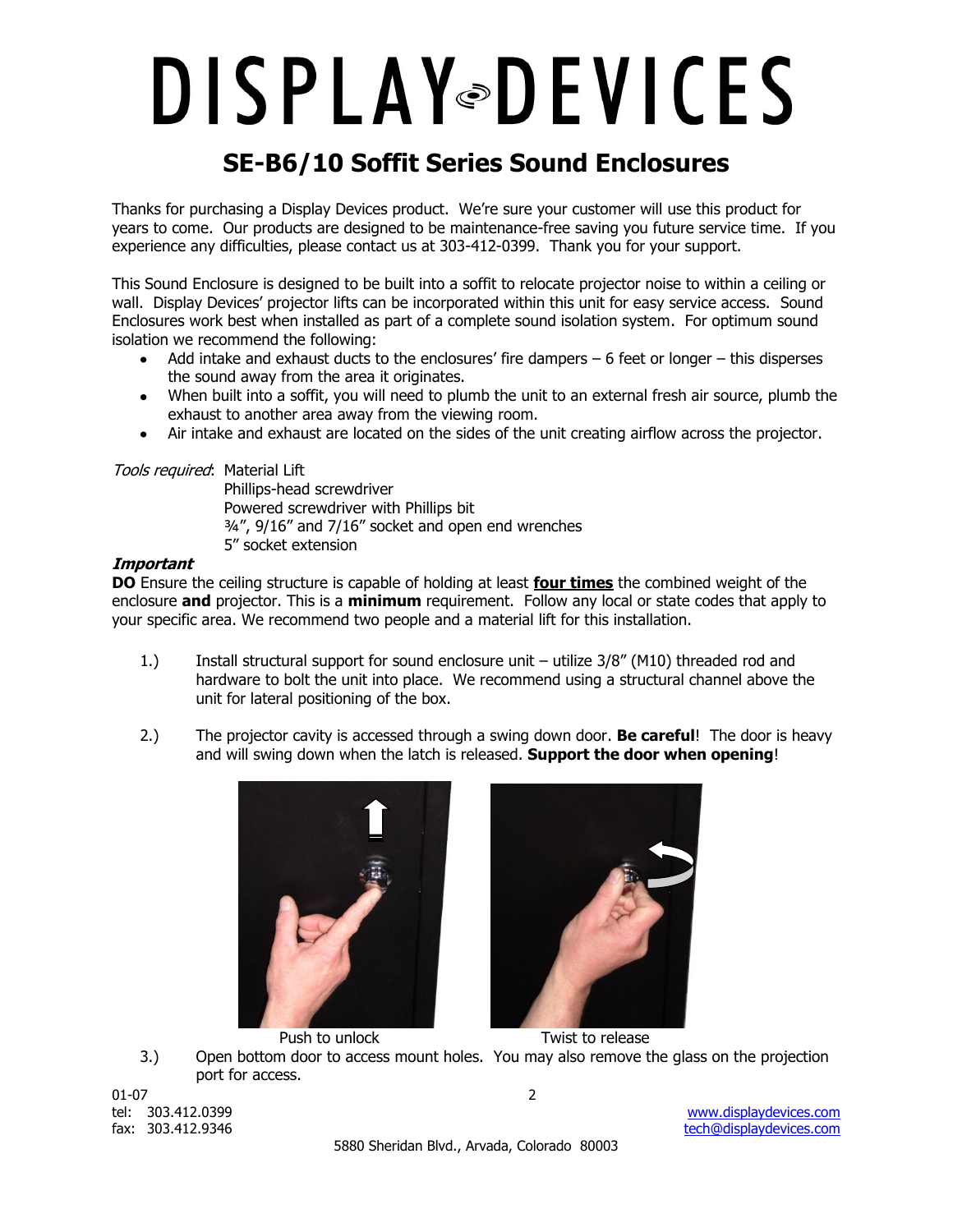4.) Raise the unit up on a material lift to the appropriate vertical height. Be sure to have a sufficient amount of threaded rod to provide leveling room. Add hardware as follows for leveling: above unit – nut/lock washer/flat washer; underside of unit – washer and nut - do not tighten yet.



- 5.) Use a bubble level to level the unit front-to-back and side-to-side. Tighten hardware.
- 6.) To attach the fire dampers to the intake and exhaust ports use the enclosed Phillips-head sheet metal screws.
- 7.) Add runs of ductwork on the intake and exhaust fire dampers. Addition of ducts disperses the sound further away from the projector. Sound-isolating ductwork is recommended. If additional sound dampening is desired, we recommend an auto sound insulation material.
- 8.) Mounting points for a projector mount or lift are pre-installed inside the top of the cavity. The structural channel can be loosened and adjusted for the proper width of the mount or lift.



01-07  $\sim$  3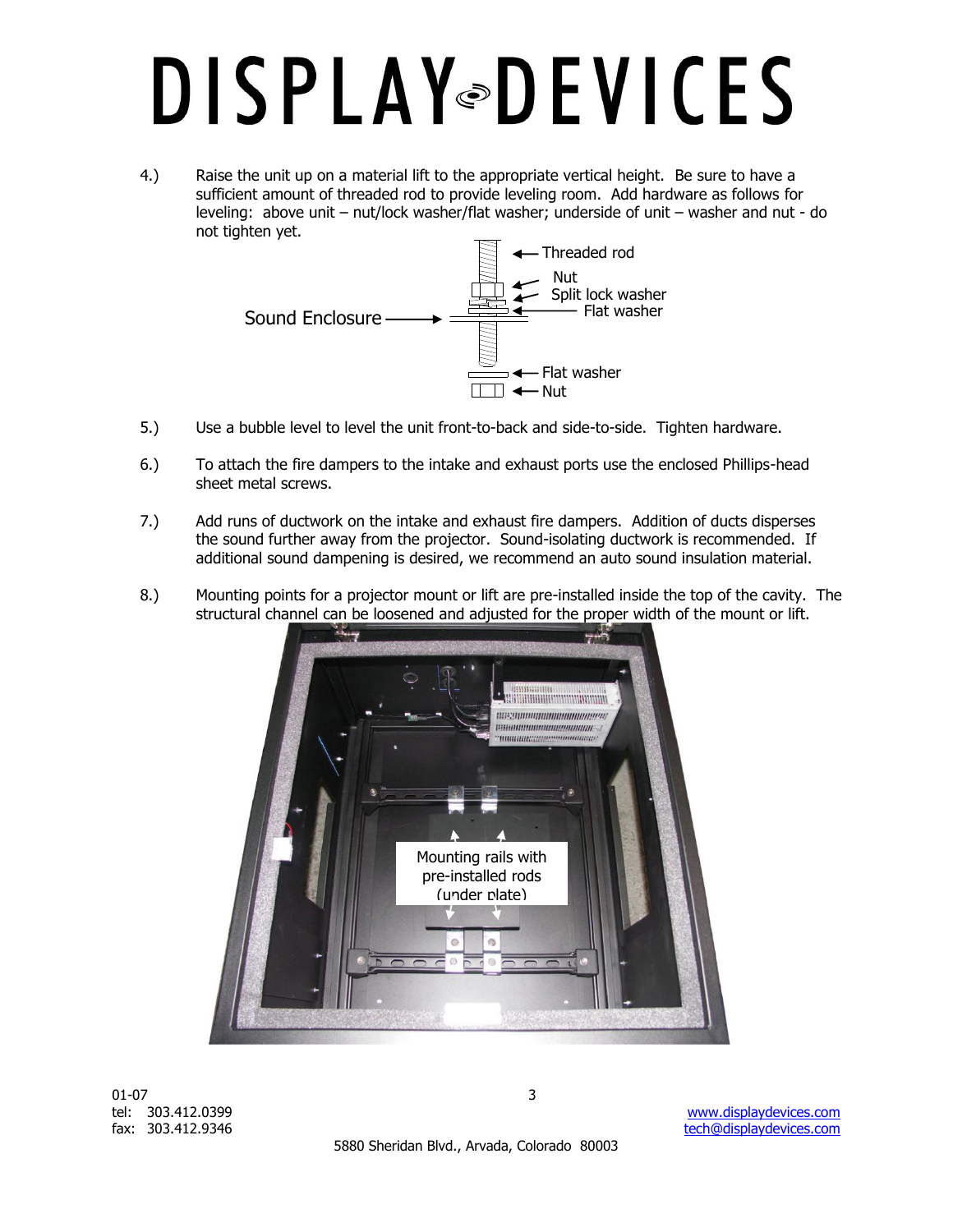- 9.) Verify the mount position front-to-back and side-to-side. Adjust the position of the mount if required. Front-to-back: loosen the (4) 3/4" bolts on the "L" brackets in the side Unistrut channels. Move the mount/cross rails to the appropriate position and tighten the hardware in the side channels. (THESE ARE UNISTRUT NUTS AND WILL TURN/UNLOCK WHEN LOOSENED – BE SURE THEY ROTATE WHEN TIGHTENED AND LOCK INTO CHANNEL)
- 10.) Install mount/projector or lift/projector according to the manufacturer"s procedure.
- 11.) Plumb AC power to the power supply. Remove a knock-out and secure with strain relief. Power input is on the power supply with an IEC connector.
- 12.) Plug your projector into the switched power outlet inside on the power supply.
- 13.) Remove another knock-out to route your projector signal/control cables. Secure with strain relief.
- 14.) Remove blue film from glass then position in projection port. Add top hold down strip and (2) 14"-20 nuts. Tighten nuts until glass is snug between gaskets.
- 15.) Turn on the power supply, then turn on the projector and adjust your projected image to the screen.
- 16.) See the temperature controller section below to set fan temperature settings.
- 17.) Finish soffit / wall around enclosure.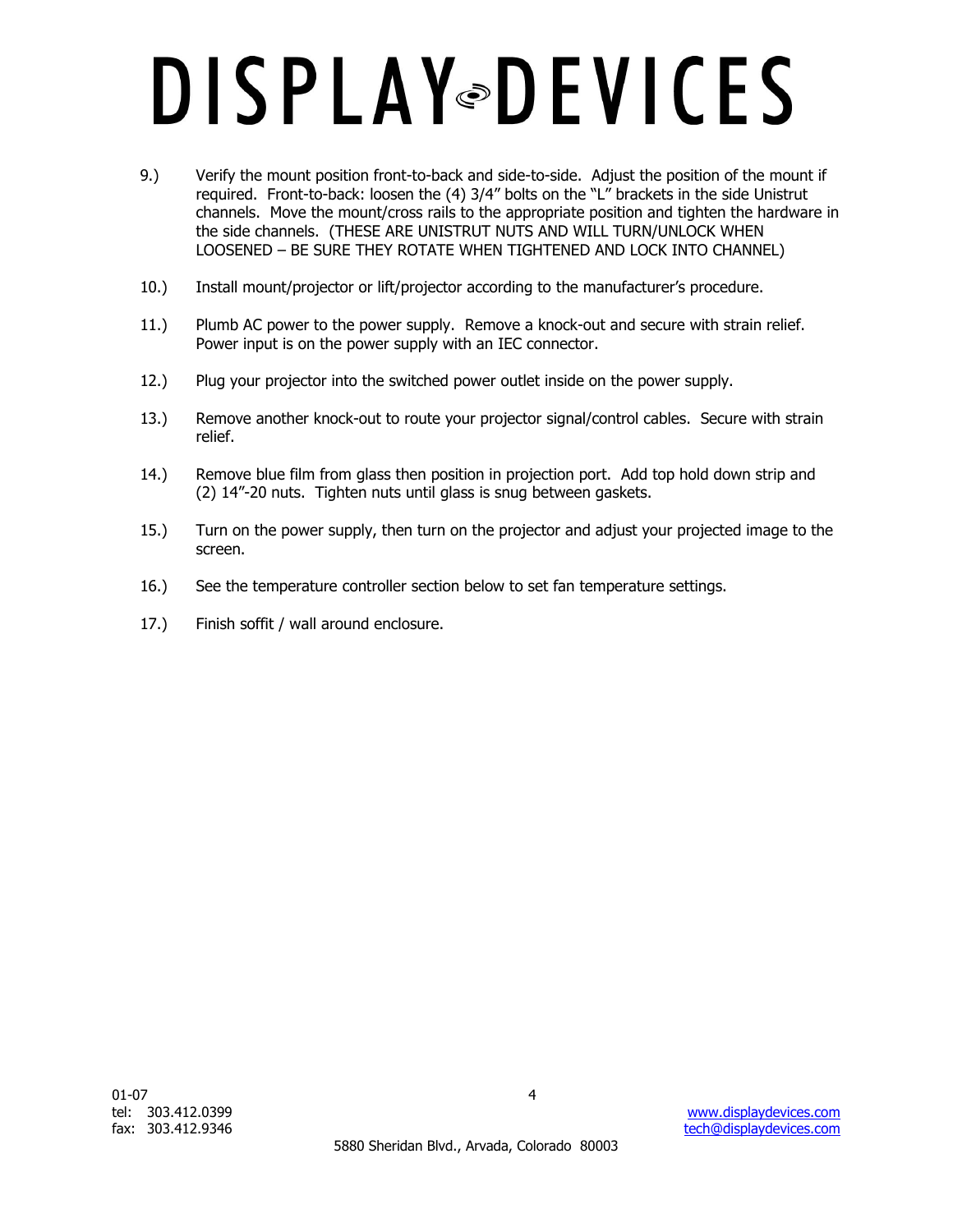### **Temperature Controller Operation**

The Programmable Cooling System provides two levels of fan control, an audible alarm, switched AC power-down and displays the current temperature of the enclosure.

| Factory presets: | Fan set 1:                  | $80^\circ$    |
|------------------|-----------------------------|---------------|
|                  | Fan set 2:                  | a∪o           |
|                  | Alarm:                      | $111^{\circ}$ |
|                  | Power off: 120 <sup>o</sup> |               |
|                  |                             |               |

To start operation, turn on the AC switch on the power supply. The controller may sound an alarm, and the fans will turn on for 10 to 20 seconds. The system will then reset to a start state.



 $01-07$  5

5880 Sheridan Blvd., Arvada, Colorado 80003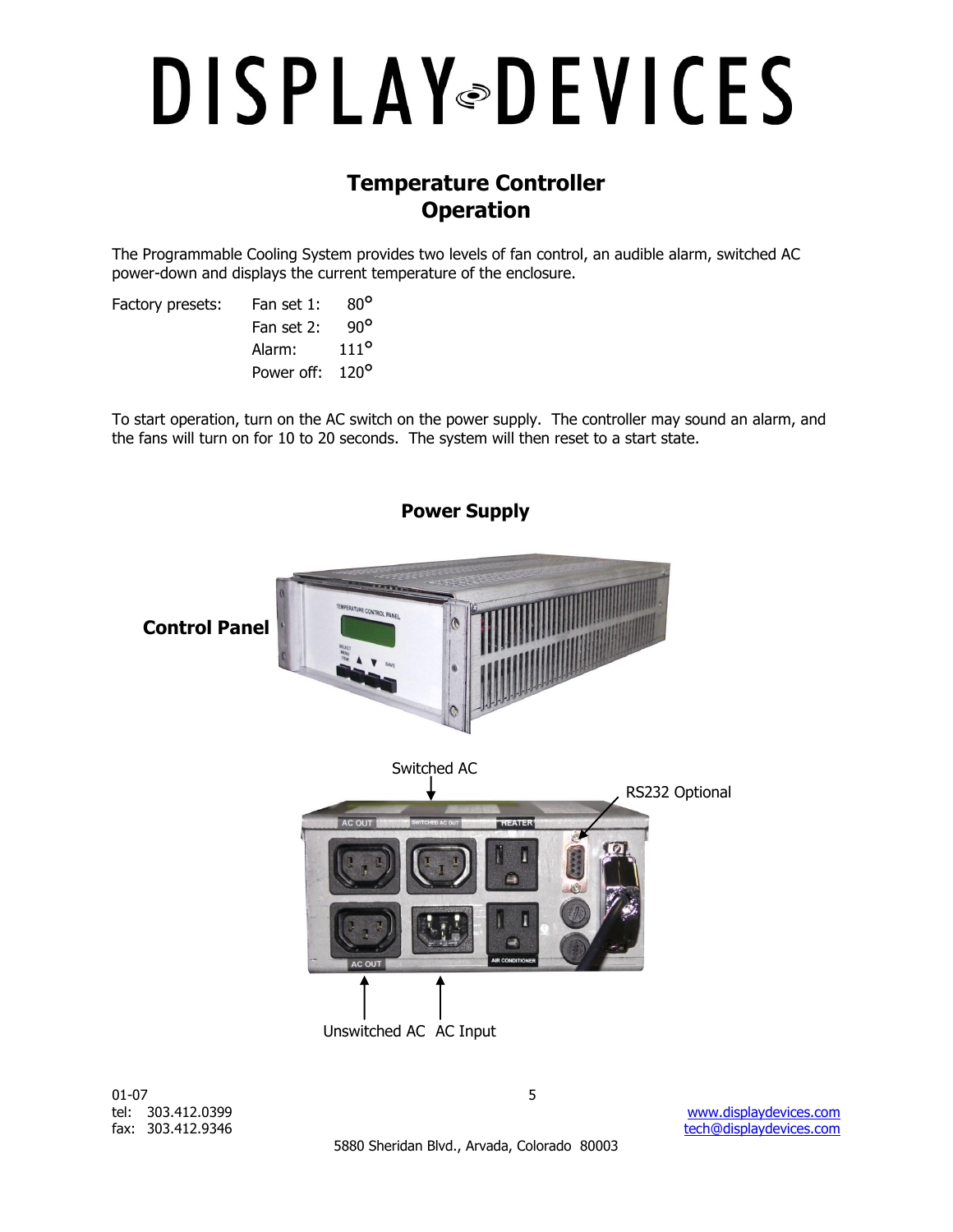- $\bullet$ **Programming**: There are four parameters to program. Each is programmed in the same sequence. The control panel has four pushbuttons labeled SELECT MENU, Cursor UP, Cursor DOWN and SAVE. The associated Power Supply is provided with an IEC AC power cord and On / Off switch.
- **LED Display**: The LED display provides two rows of text. When the system is powered  $\bullet$ up, the LED display will read "Display Devices" and "Current Temp (number)." The twodigit number indicates the current temperature. Pressing the SELECT MENU button will provide access to different programmable functions. If buttons are not pressed, the display will automatically reset to "Current Temp" display after approximately 30 seconds.
- **Programming Temperature Control Level One**: Press the SELECT MENU button once  $\bullet$ and the display will read "Set Fan Lev1 (number)". This number indicates the temperature at which the Control One fans will begin operation. The second row of text will change between "Current Temp" and current system status. If current temp is higher than programmed point for level 1 fans, the display will indicate "Fans On Level 1". Press the UP or DOWN button to select desired temperature for Control One fans. Press SAVE.
- $\bullet$ **Programming Temperature Control Level Two**: Press the SELECT MENU button to display "Set Fan Lev2 (number)". This number indicates the temperature at which the Control Two fans will begin operation. Press the UP or DOWN button to select desired temperature for Control Two fans. Press SAVE.
- $\bullet$ **Programming Alarm Level**: Press the SELECT MENU button to display "Set Alarm Lev. (number)". This number indicates the temperature at which the audible alarm will sound. Press the UP or DOWN button to select desired temperature for Audible Alarm. Press SAVE.
- $\bullet$ **Programming Power Off:** Pressing the SELECT MENU button again will show "Set Power Lv". This will provide removal of power from the switched AC outlet. Press the UP or DOWN button to select desired temperature for removal of power at switched AC. Press SAVE.
- **Selecting Temp. Standard**: Pressing the SELECT MENU button again will show either  $\bullet$ Fahrenheit or Celsius. Pressing the Up or Down button will change the temperature format. Press SAVE.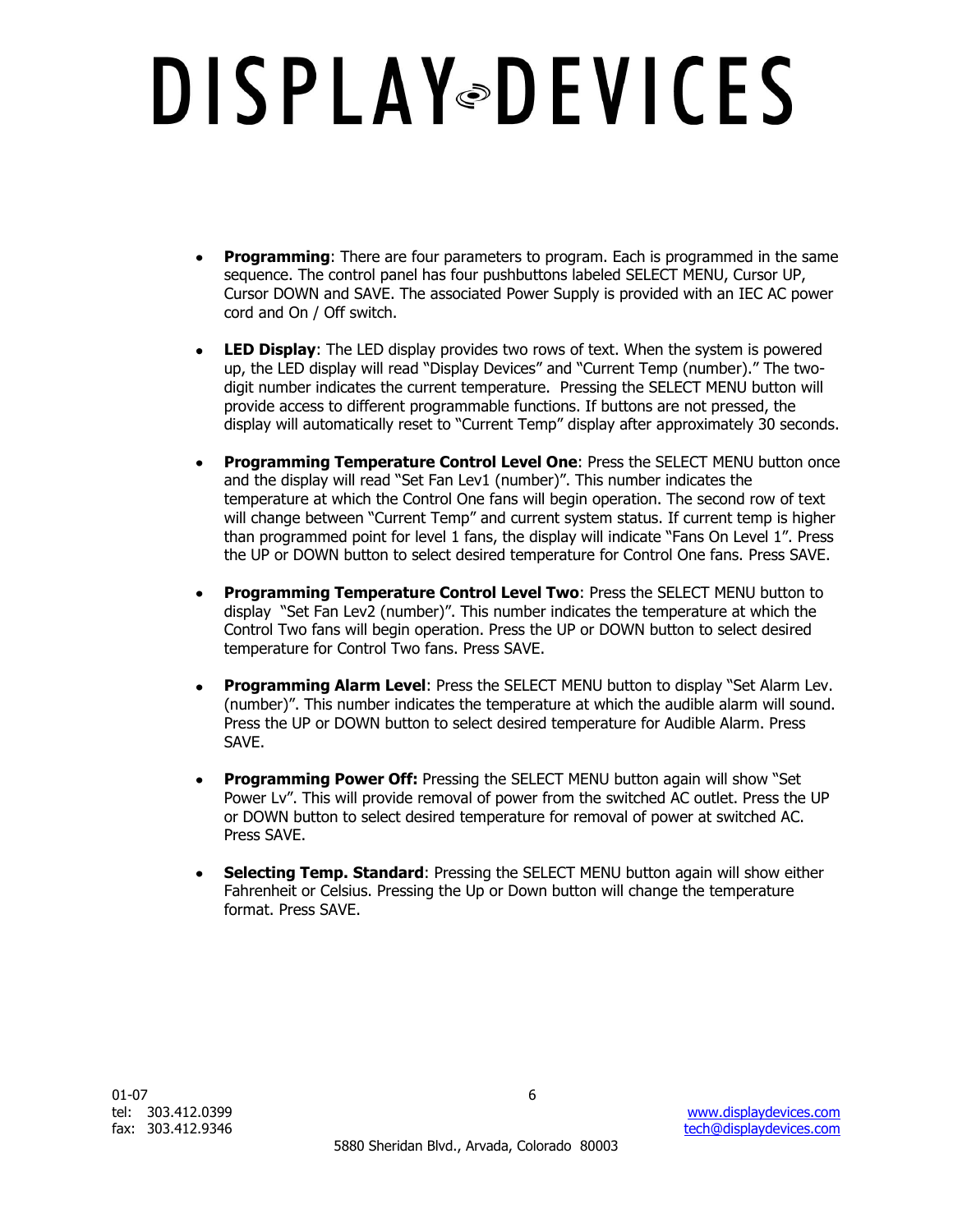### **Temperature Controller OPTIONAL RS232 Interface**

#### **Hardware**

Standard three pin hookup, 2,3,5, on DB9. Baud rate 9600,N,8,1. No handshaking.

### **Software**

ASCII letters followed by a delimiter and carriage return (ASCII 13).

#### **Commands from Host to Controller:**

| Command     | Description                        | Example     |
|-------------|------------------------------------|-------------|
|             | <b>Request Current Temperature</b> | ∪∟          |
| Axxx        | Set Fan Level 1                    | A078 $\Box$ |
| <b>Bxxx</b> | Set Fan Level 2                    | B083.       |
| Cxxx        | Set Alarm Level                    | C090        |
| Dxxx        | Set Power Cutoff Level             | D100        |

xxx-temperature  $\Box$  Carriage Return (13)

#### **Communications from Controller to Host:**

| Command | Description                       | Example           |
|---------|-----------------------------------|-------------------|
| T xxx   | <b>Current Temperature</b>        | $T 073 \cup$      |
| G       | Fan Level 1 On                    | GJ                |
| н       | Fan Level 2 On                    | $H_{\leftarrow}$  |
|         | Alarm On                          | IJ                |
|         | Power has been switched off       | لہ[               |
| S(0,C)  | Door Switch is Open/Closed        | $SO \cup SC \cup$ |
| М       | <b>Motion Sensor Tripped</b>      | $M_{\leftarrow}$  |
| Κ       | Received Set command, Executed OK | $K_{\leftarrow}$  |
|         | Can not understand Command        | XJ                |

xxx-temperature  $\Box$  - Carriage Return (13)

Notes:

All temperatures are in Fahrenheit.

Host program to convert to Celsius if required.

G,H,I,J are sent every few seconds when those levels have been tripped.

S is sent upon change of state.

M is sent upon shock sensor being tripped.

Temperature set range is from 1 to 190°, Fahrenheit.

Return temperature has a space after the  $T'$  if positive, a – if negative. Return temperature range is –140° to +190°.